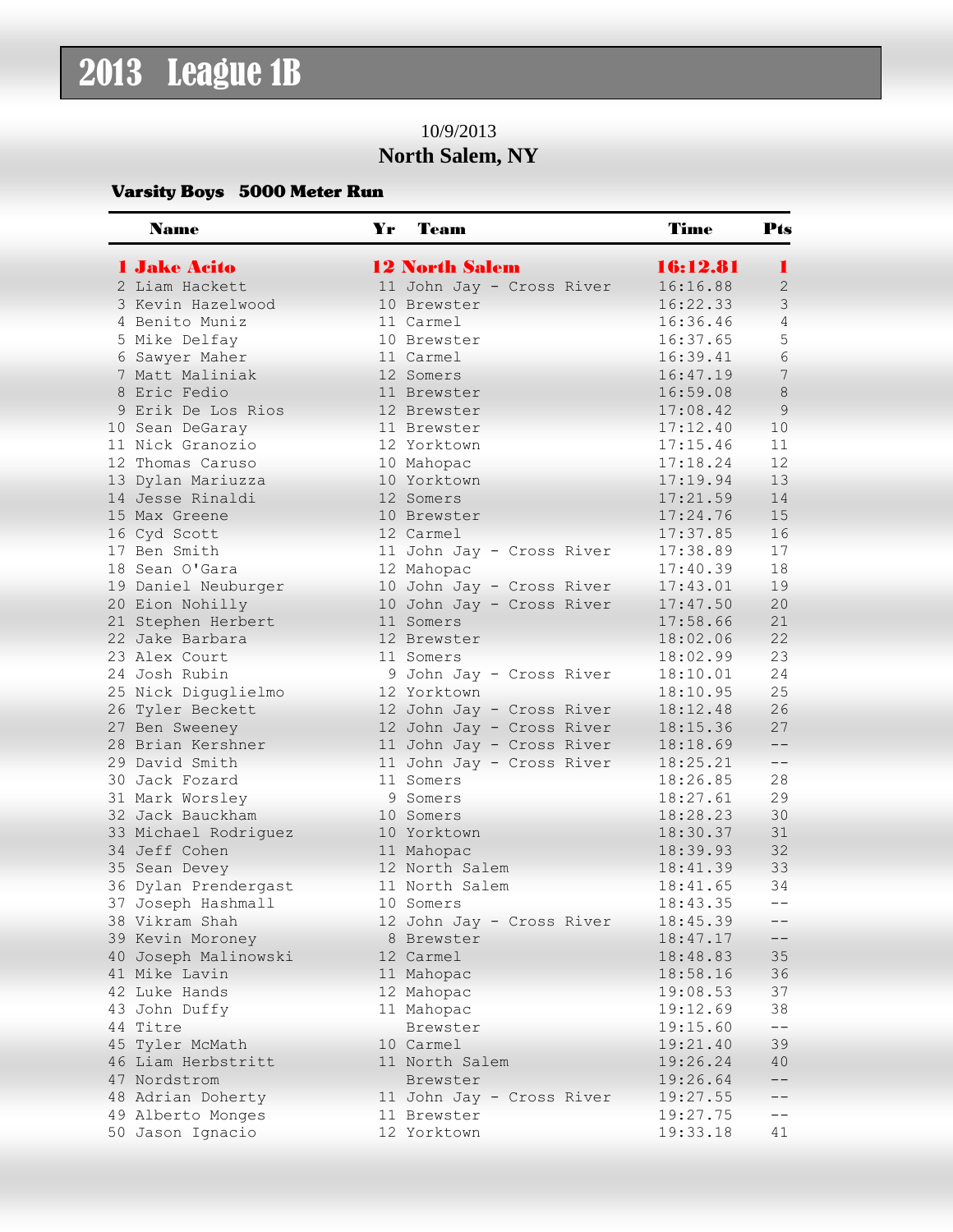| 51 Ethan Bedrosian      | 10 Brewster               | 19:34.19 | $-\,-$            |
|-------------------------|---------------------------|----------|-------------------|
| 52 Paul Martin          | 11 Yorktown               | 19:40.28 | 42                |
| 53 Cisco Muniz          | 12 Carmel                 | 19:46.92 | 43                |
| 54 Matthew San Jose     | 11 Somers                 | 19:47.33 | $-\,-$            |
| 55 Rob Kramer           | 11 Yorktown               | 19:47.56 | 44                |
| 56 John Gorman          | 10 Somers                 | 19:50.09 | $- -$             |
| 57 Adam Shelby          | 10 Somers                 | 19:53.33 | $- -$             |
| 58 Tim Nilsen           | 9 Brewster                | 19:58.54 | $-\,-$            |
| 59 Craig Browning       | 11 Mahopac                | 19:58.93 | 45                |
| 60 John Imor            | 11 Brewster               | 20:00.73 | $\qquad -$        |
| 61 Spencer Rubin        | 12 Carmel                 | 20:05.89 | 46                |
| 62 Brian Giacchetto     | 12 North Salem            | 20:06.69 | 47                |
|                         |                           | 20:11.35 | $\qquad \qquad -$ |
| 63 Max King             | 11 John Jay - Cross River |          |                   |
| 64 Mark Massafra        | 11 Mahopac                | 20:21.57 | $\qquad \qquad -$ |
| 65 Kyle Lampersberger   | 11 Yorktown               | 20:32.08 | $\qquad -$        |
| 66 Chris Zazzero        | 11 Brewster               | 20:34.33 | $- -$             |
| 67 Cameron Casey        | 10 John Jay - Cross River | 20:34.58 | $\qquad \qquad -$ |
| 68 David Gordon         | 11 John Jay - Cross River | 20:34.91 | $- -$             |
| 69 David Vargas         | Somers                    | 20:37.93 | $\qquad \qquad -$ |
| 70 David Nicolais       | 12 Mahopac                | 20:41.51 | $\qquad \qquad -$ |
| 71 Dunlin Stathis       | 10 John Jay - Cross River | 20:42.15 | $\qquad -$        |
| 72 Christian Weinschenk | 10 Somers                 | 20:42.64 | $\qquad -$        |
| 73 Justin Naclerio      | 12 Somers                 | 20:42.99 | $- -$             |
| 74 Jason Brooks         | 10 Somers                 | 20:46.28 | $\qquad \qquad -$ |
| 75 Brian Lange          | 9 North Salem             | 20:48.06 | 48                |
| 76 Jason Maguire        | 9 Brewster                | 20:49.93 | $\qquad \qquad -$ |
| 77 Emerson Wenzel       | 11 Yorktown               | 20:50.23 | $- -$             |
| 78 Ryan Maloney         | 11 Mahopac                | 20:53.92 | $\qquad -$        |
| 79 Justin Dillane       | 12 John Jay - Cross River | 20:57.73 | $\qquad \qquad -$ |
| 80 John DeVittorio      | 12 John Jay - Cross River | 21:03.49 | $- -$             |
| 81 Colin Holler         | 11 Brewster               | 21:05.83 |                   |
| 82 Nick Stelluti        | 11 John Jay - Cross River | 21:06.09 |                   |
| 83 Bobby Pisano         | 11 Yorktown               | 21:21.66 |                   |
| 84 Alex Trzaskowski     |                           | 21:23.41 | $\qquad \qquad -$ |
|                         | 12 Mahopac                |          | $- -$             |
| 85 Stephen Foley        | 10 Yorktown               | 21:29.69 |                   |
| 86 Stephen Henshaw      | 10 North Salem            | 21:30.94 | 49                |
| 87 James Trombacco      | 11 Brewster               | 21:37.46 | $\qquad \qquad -$ |
| 88 Emory Nager          | 12 North Salem            | 21:38.23 | $- -$             |
| 89 Allan Farkash        | 10 Yorktown               | 21:39.09 | $- -$             |
| 90 Sam Lidskv           | 12 North Salem            | 21:40.01 |                   |
| 91 John Young           | 11 Brewster               | 21:40.82 |                   |
| 92 Chris James          | 9 North Salem             | 22:02.98 |                   |
| 93 Matthew Bernstein    | 9 North Salem             | 22:08.65 |                   |
| 94 David Cardoza        | 11 Yorktown               | 22:11.08 |                   |
| 95 Dominic Talarico     | 11 Brewster               | 22:14.90 |                   |
| 96 Theo Kuhn            | 12 John Jay - Cross River | 22:15.17 |                   |
| 97 Ryan Balacar         | Mahopac                   | 22:17.98 |                   |
| 98 maroney              | Mahopac                   | 22:20.78 |                   |
| 99 Zybnek Gold          | 10 Somers                 | 22:24.25 |                   |
| 100 William Sanfardino  | 10 Yorktown               | 22:29.80 | $ -$              |
| 101 Joseph Bisaccia     | 11 Yorktown               | 22:35.64 | $ -$              |
| 102 Ray Sheehan         | 10 Somers                 | 22:36.81 |                   |
| 103 James Kelly         | 12 Mahopac                | 22:48.22 |                   |
| 104 Max Freebern        | Somers                    | 22:54.95 |                   |
|                         |                           |          | $- -$             |
| 105 danmeyer            | Somers                    | 22:56.10 | $- -$             |
| 106 Chris Aquina        | 12 Mahopac                | 22:57.79 |                   |
| 107 Long                | Mahopac                   | 23:00.83 |                   |
| 108 Dan Selzer          | 12 North Salem            | 23:05.13 |                   |
| 109 Rob Castriota       | 11 Mahopac                | 23:07.08 |                   |
| 110 Connor McTernan     | 12 Mahopac                | 23:16.23 |                   |
| 111 Erik Santini        | 12 Yorktown               | 23:18.96 |                   |